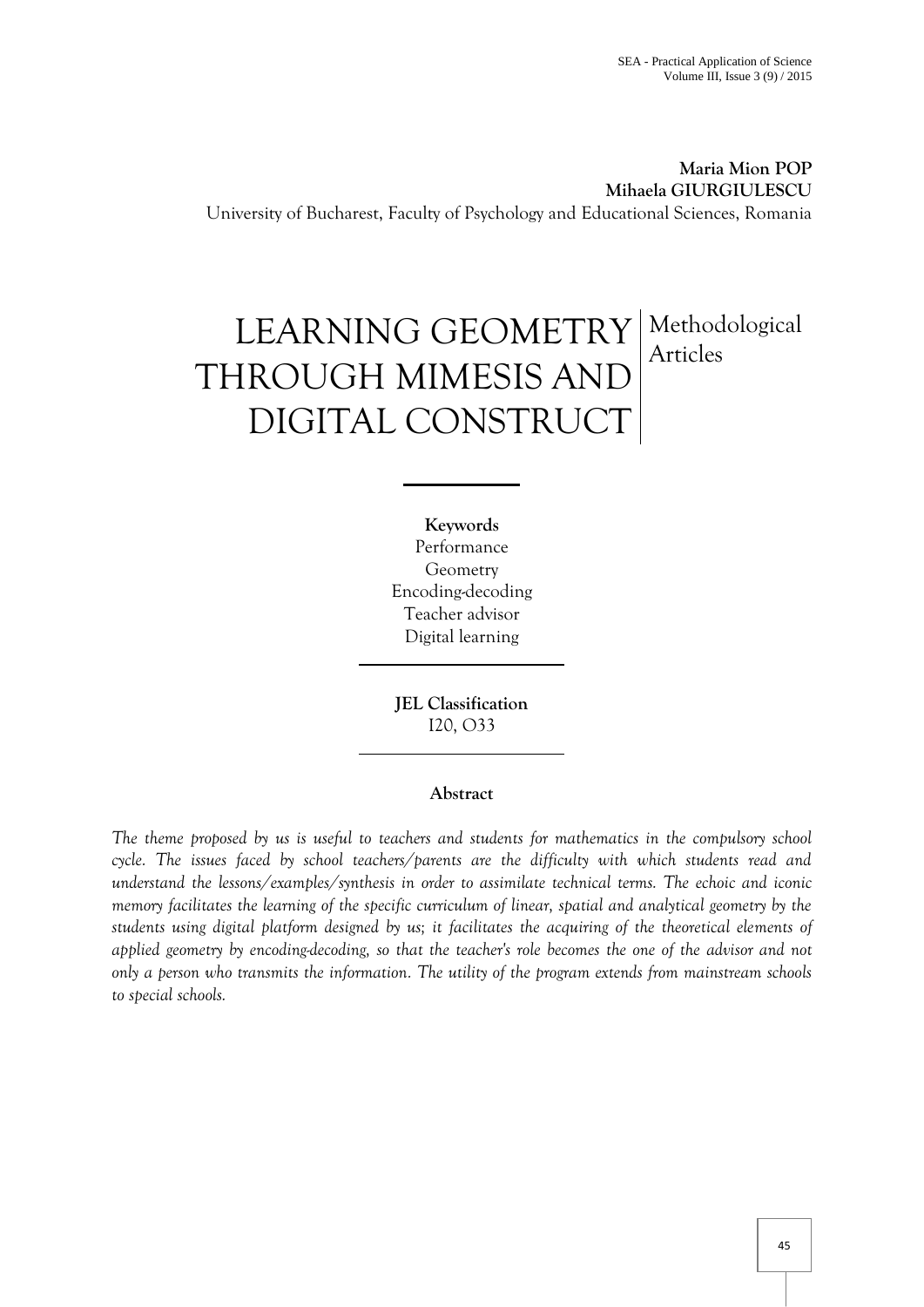*"Tell me and I will forget, Show me and maybe I will remember, Involve me and I'll understand!"* Confucius

## **Theoretical Fundamentals**

For many years, the modern school tries to eliminate the restrictive education system based on teaching - playback, pleading for a school open to the practice: *deduce* by *doing*.

Such learning requires a very large investment or even very small because it depends on where the curiosity of the subject interested to learn through habit without specific information extends-i.e., only through mimesis ("representation", "imitation", "create", "copy", "create", "emulation", "simulation") (Woodruff, P., 1992).

Considering, however, that the theory of Confucius refers to understanding, it concludes that the purpose of the student is *to understand* and thus confirms "Tell me and I forget" (Confucius) because there is very much theoretical information submitted by teachers to the classroom in recent decades that is in relation to specific school curriculum of every school year.

Students' requirements are reduced to: "show me and maybe I will remember" (Confucius) thus requiring the teacher to involve iconic and echoic memory, tactile and sensory, in order to educate through direct participation and awareness at its formative process. Basically, the student asks the teacher to move from the theoretical stage to the practitioner and counsellor.

Using "Show me", the student is requesting theoretical and practical information already existing in the memory of the teacher; he should be involved in the demonstrative process with theoretical explanation so that the students pass the phase: "maybe I will remember" (Confucius). The training process itself is based on "I will remember" (Confucius), on the long-term memory that is absolutely necessary for the long-term habit. Certainly the human progress is based on mimesis,

too, notion engaged in Plato's Republic Books (1969-1970). The habit itself is also based on this concept, defined as the art of dialogue as platonian literary style. Plato explains the usefulness of mimic art in education.

The science of all times, but especially the modern one remains faithful to the Plato's idea and asks each teacher (in the context of formative educational) to have (in bearer form) a behaviour / a morality and an information database specific to the matter they teach, information adjusted at any time and any context, depending on the student / students the teacher prepares. The amount of information received from the teachers in the school, from specialists, via the internet, etc. involves the student in a chaotic race of knowledge without limits. The information itself is a continuous challenge; it should be found and then selected, classified according to the interests of each user. Precisely because of the quantity of information, the student needs a support to facilitate its work of assimilation of curricular specific terms for each matter, to put order into the short and long-lasting mental chaos.

The massive volume of information and terms of the school textbook do not contribute to their full assimilation during the school formative period. Iucu, R. (2007) highlights the "The lack of responsibility toward their own training" and is demonstrated by the lack of reading lessons, examples and auxiliary materials in order to deepen his own school training in particular.

It's about an informational-theoretical type of formulation from class of students. It always seeks "effective learning methods and techniques" (Neacsu, 1990) and benchmarks to generate teaching strategies (Ciolan L., 2008).

An ingenious method of applicability of technology in the classroom is told in an interview published in the newspaper Il Gazzettino di Venezia "La matematica in ...cuffia" (Mathematics in ... headphones), a method proposed and developed by Pop Mion, M . in 1989, in the high school and middle school. Here is an example of the results achieved by teaching students the algebra through an individual audio system customized on the level of knowledge of the student. The teacher's role becomes that of an adviser and evaluator of the levels of study acquired by each student individually, component of the effective communication (Pânișoară, 2003) for raising students ' performance.

## **Experiment**

The author of the method applied in Venice authorized its implementation with the purpose of a re-evaluation of the applicability of the method this year for a class of students in Romania, at middle and high school for learning geometry concepts.

At the experiment there is a participation of four classes of students, respectively 89 students in which 48 middle school students from  $7<sup>th</sup>$  and  $8<sup>th</sup>$ study years, i.e. 54% from total and 41 high school students, i.e. 46% from total (see Figure 1). From middle school attended: 22 boys meaning 46%, and respectively, 26 girls meaning 54% (see Figure 2); from high school attended: 19 boys, meaning 46%, respectively 22 girls meaning 54% (see Figure 3). The experiment included:

- The sound system - involves echoic memory; this system permits listening of the explanations guided using headphones (in Venice model).

- A printed support - involves iconic memory; allows the viewing of figures / information transmitted through images.

It has pursued in this experiment the learningstudent centred, each student having his own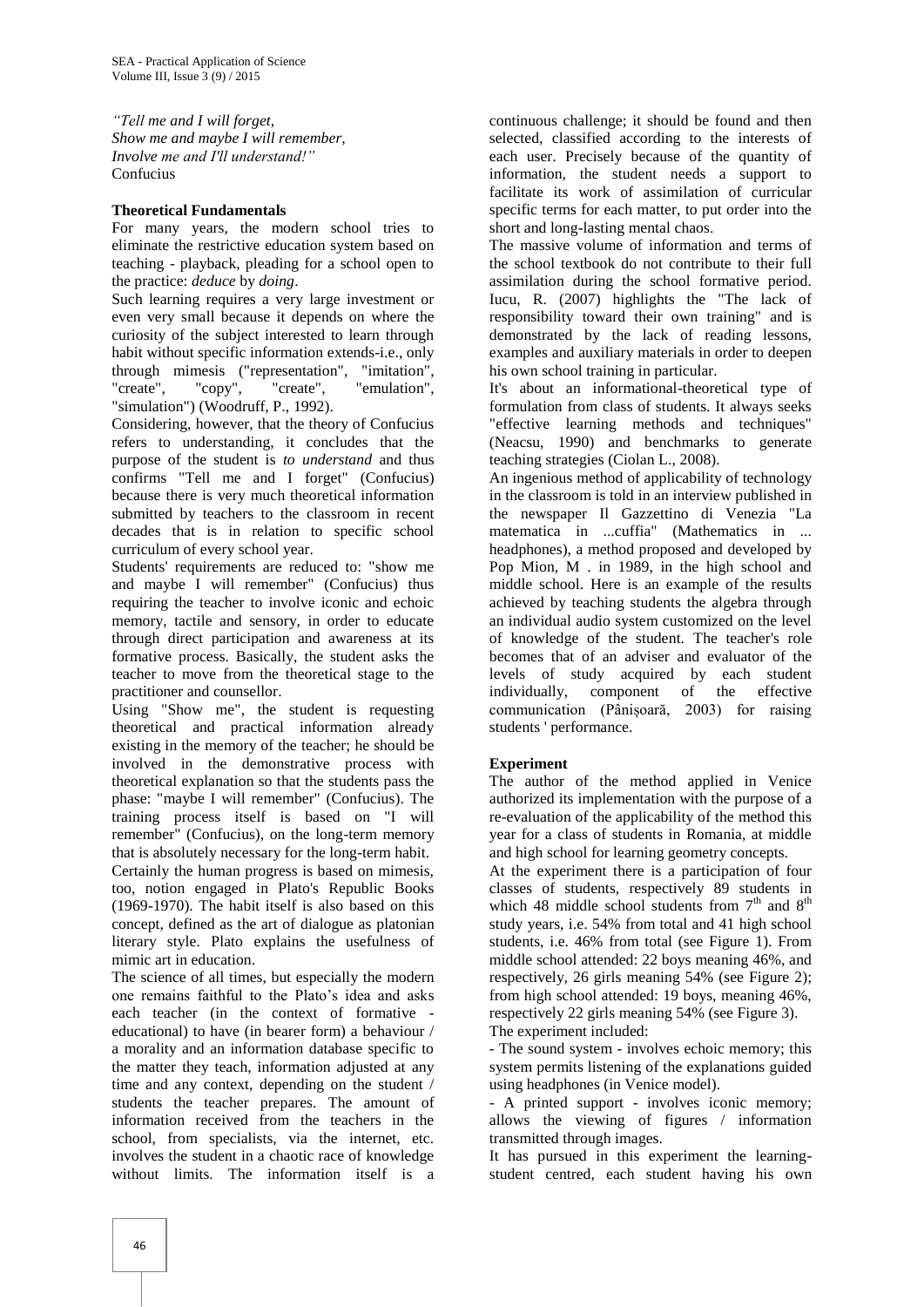headphone and being encouraged to listen in headphones lesson, explanations, concepts, at peace, isolated from others around him. Simultaneously with the sound in the headphones, the student follows the teacher printed support and attempts to understand the information and make the necessary connections with the sound heard. After that, the professor applies tests to students to see any issues which are not understood, he gives them immediate response and shows them what they have solved incorrectly, indicating how the work load should have been resolved. Then, the teacher motivates students and encourages them to resume learning concepts that were in error, continue to apply for each student custom tests, guiding them to navigate and to understand the matter further.

## **The results of the experiment**

The first week: 80% of middle school students of  $7<sup>th</sup>$  and  $8<sup>th</sup>$  study years have learned 100% the specific terms; another 15% have learned about 90% and only 5% have learned from 70-80% (as shown in Figure 4). In high school, 100% of students have consolidated terms of geometry studied in recent years; 90% of students have learned 95% of specific analytic geometry concepts.

At the end of the third week: 90% of participating students correctly placed, indicated or removed items as appropriate or inappropriate as they are asked to.

The results lead us to believe in the usefulness of the method widely.

## **The extension method in digital**

The era we are experiencing now is called "information age", "computer era" or "digital age". The people of this world are passionate of technology, absorbed in a sea of information, sounds and pictures, blogs and social networks. The information era is undoubtedly created due to the evolution of new technologies. The main products of the information age are so-called "information society" where the use of technology is vital.

During the massive technological development in recent decades, the advent of personal computers (PC) marked the beginning of the birth of a new generation that learns to develop, evolve and socialize in a new medium, the digital environment. This new generation was called in 1998 by D. Tapscott "Net Generation", followed a little later, in 2001, to be named by Prensky "digital native". Digital natives defined by Prensky are part of the generation born after 1980; they are "native speakers" of the digital language of computers, mobile phones, video games and the Internet.

There are common characteristics and similar experiences that define, namely how it interacts

with technology, with information, how they communicate with each other, with other people or institutions, as interrelated networks. In his discussion about digital natives, M. Prensky describes digital natives as those who grow up surrounded by technology, feel comfortable with the multitasking activities, are addicted to graphics for communication, and like thanks and frequent rewards.

Doing a quick comparison with the current generation, we see that this falls clearly into the typology of "digital native". They grow up in an environment in which computers, smart phones, tablets, etc., are at their disposal. We often meet young people that at the same time listen to music, write, communicate online, without any effort, communicate easily online (WhatsApp, Skype, instant messaging, etc) using abbreviations and signs, graphs, icons, often to the detriment of direct communication, interpersonal and last but not least, expect rewards for anything they do, the intrinsic motivation remaining in background.

Technological developments that surround us, continue to expose new types of stimuli and increased attention to sensory input of activities in the digital environment (virtual world), and led in time to the cognitive changes over the current generation.

This requires the need for different approaches to learning for the next generation. The idea that digital natives have new styles of learning was supported by C. Dede (2005). These new styles of learning "in progress," as C. Dede says, are characterized by a greater use and fluency in multimedia and virtual environments based on simulation, and are an expression of a variety of common knowledge individual or distributed in a community or in a context; a balance between experiential learning, mentoring and collective reflection; non-linearity of expression, association representing a network, and co-design learning experiences to meet the needs and preferences of the individual.

..The cognitive differences of the Digital Natives cry out for new approaches to education with a better "fit"." (Prensky, 2001).

If from the students clearly it appears the need of new methods and approaches in education, the same necessity arises from persons who educate them. Through a recent study on a sample of 153 students, future teachers, it was obtained that the lack of appropriate tools in educational process is one of the important factors that may affect the performance, with the highest percentage of 23% among respondents (Mion & Giurgiulescu, 2015).

In the light of students' needs and in order to underline the current teachers' needs and to have a solid foundation of key elements of construct geometry, we expand the classical method of learning applied to Venice and experienced in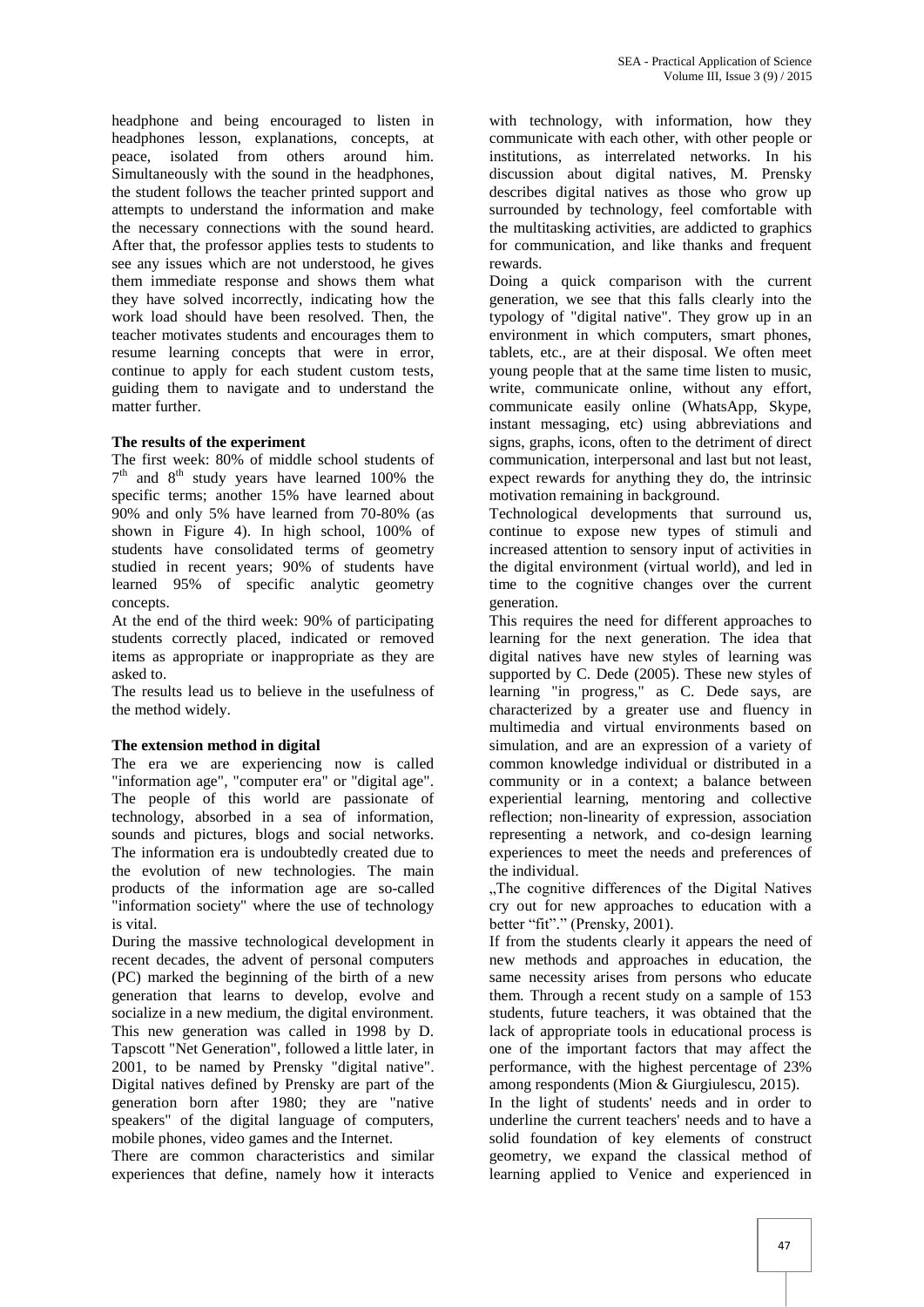Romania, to a method including a digital platform "Learn theoretical constructive geometry". The scope of this platform is to involve the learner in the process of skill-specific terms from geometry to construct a coherent language useful in reading and full understanding of problems that it faces along its formation, through digital, keeping the features of traditional method and coming through the technology to meet the needs of the present generation. Due to the conceptual specific of the platform, this can be used by students with special needs, too.

## **Pilot project**

The digital platform construct has built:

- An audio system: involve echoic memory; enables the listening of guided explanation (according to the model applied in Venice). In order for the platform to be perfectly mapped on the method applied in Venice and to be revalidated in Romania with at least the same, students should work individually, each one on a computer, having sound put in headphones.

- A video system: involves iconic memory; allows the students to view the information submitted through the figures/pictures, which are included in the platform and that can be accessed whenever it is needed.

- Interactive multimedia interactive exercises to assess learning, for practice and consolidation.

Using the mouse and keyboard, the student can solve the activities introduced through interactive multimedia system. In case that he manages to give the answer, then immediately he will receive feedback and will be encouraged by a voice (e.g.: Bravo! You did it!). The assessments will be varied and random, not bored. But if he needs help, the help will be given as they get the problem solved until the work is done. During the results verification the student receives an immediate feedback. It will also be displayed the correct answer where there are errors in solving the problem in order to facilitate auto-learning. Messages are motivating, even in case of error. All activities have several variants of content, every browsing of the exercise shows a different content to the student and he could practice and be able to enhance their learning. This favours the game's replayability.

Examples of activities:

1. Appears on the screen isosceles triangle. What is the opposite angle of triangle base?

Action: Click on the opposite angle.

2. Appears on the screen isosceles triangle. Select this angle bisector.

Action: Display several lines. Click bisecting.

3. Draw two concentric circles.

Action: Drag and drop two circles from the side of the screen so that they are concentric.

4. Look the drawing. It is a ... (right triangle). Shows its elements: large side and small side, hypotenuse

Action: Select one by one.

The user enjoys learning platform theoretical terms, associating the image with the notion that gives it life, plus enjoy the experience of working in digital.

#### **Conclusions**

To make the process of learning to have better results, the classical methods must be completed in the classroom with new methods of digital learning. This is required by the profile of the new generation, and the education system should go through this change and methodological enrichment in order to support a good level of motivation of students suitable for a good assimilation. It should also be stimulated the intrinsic motivation of students, the self-learning should not be imposed, but desired.

## **References**

[1] Ciolan, L., (2008), Învățarea integrată. Fundamente pentru un curri

culum transdisciplinar, Ed. Polirom, Iași

[2] Confucius, accesed on [http://www.citate.ro/747/intelegere,](http://www.citate.ro/747/intelegere) oct.2015

[3] Dede, C. (2005). Planning for neomillennial learning styles: implications for investments in faculty and technology. In D. Oblinger, & J. Oblinger (Eds.), Educating the net generation (pp. 15.1–15.22). Boulder, CO: EDUCAUSE.

[4] Il Gazzettino di Venezia, 8 noiembrie 1989

[5] Iucu, R., ( 2007), Formarea cadrelor didactice: sisteme, politici, strategii, Humanitas Educațional, **Bucuresti** 

[6] Mion Pop, M., Giurgiulescu M. (2015) - Educational Sciences between Information Technology and Communications and Quality Assurance Techniques, International conference "Education, Reflection, Development", ERD 2015, 3-4 July 2015, Cluj-Napoca, Romania

[7] Neacșu, I., (1990), Metode și tehnici de învățare eficientă, Ed. Militară, București

[8] Pânișoară, I. O., (2003), Comunicare eficientă. Metode de interacțiune educațională, Ed. Polirom, Iași

[9] Plato, (1969-1970), The Republic. 2 vol. Trad. Paul Shorey, Cambridge: Harvard University Press [10] Prensky M. (2001). Digital Natives, Digital

Immigrants On the Horizon (NCB University Press, Vol. 9 No. 5, October 2001

[11] Tapscott, D. (1998). Growing up digital: the rise of the Net generation. New York: McGraw-Hill

[12] Woodruff, P., (1992), Aristotle on mimesis. În A. O. Rorty (ed), *Essays on Aristotle"s Poetics*, Princeton, NJ: Princeton UP, 73-95, p. 73.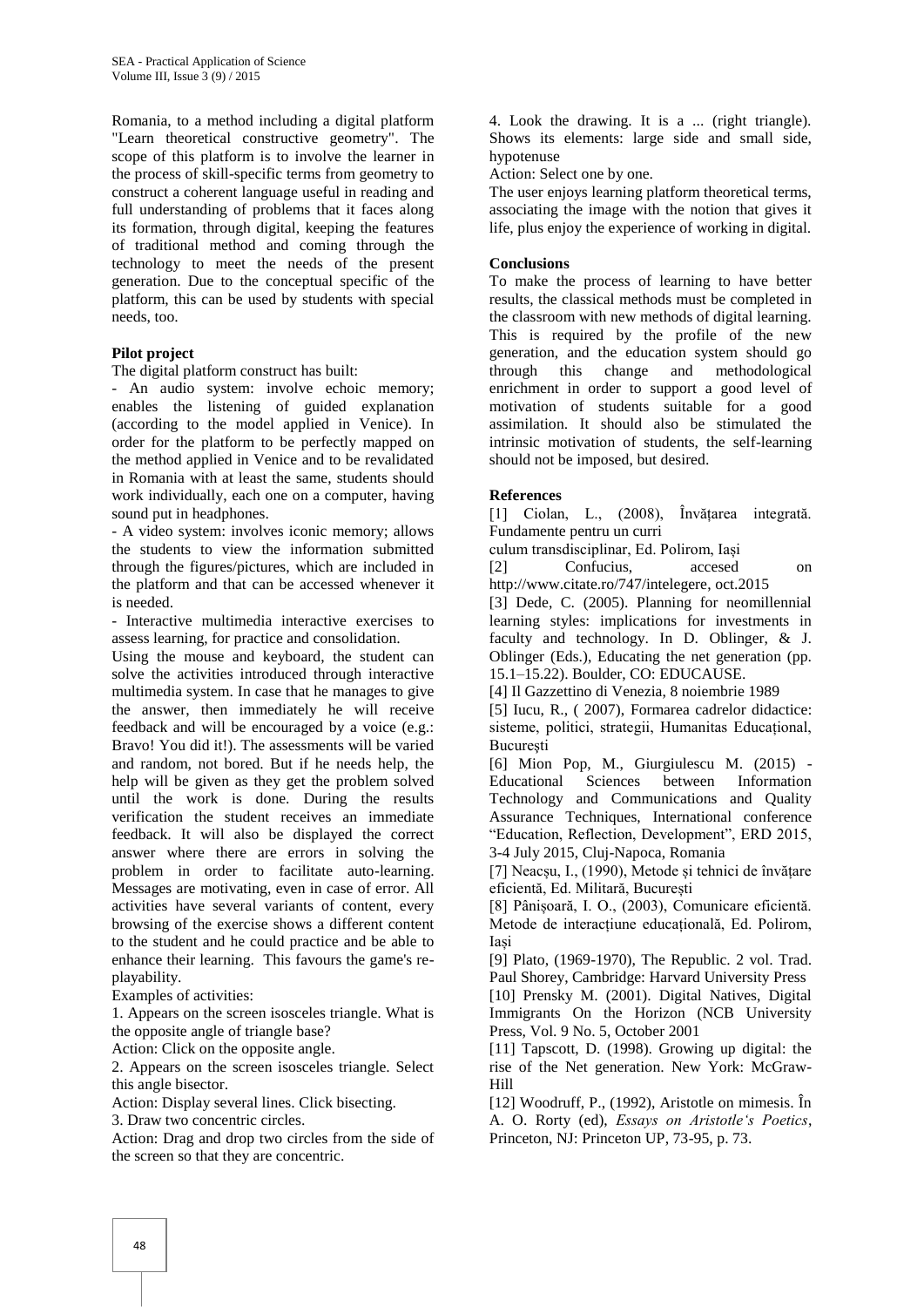



*Figure 1.* Distribution of students participating in the pilot project by level of education



*Figure 2.* Distribution by gender of middle school students participating in the pilot project



*Figure 3.* The distribution by gender high school students participating in the pilot project